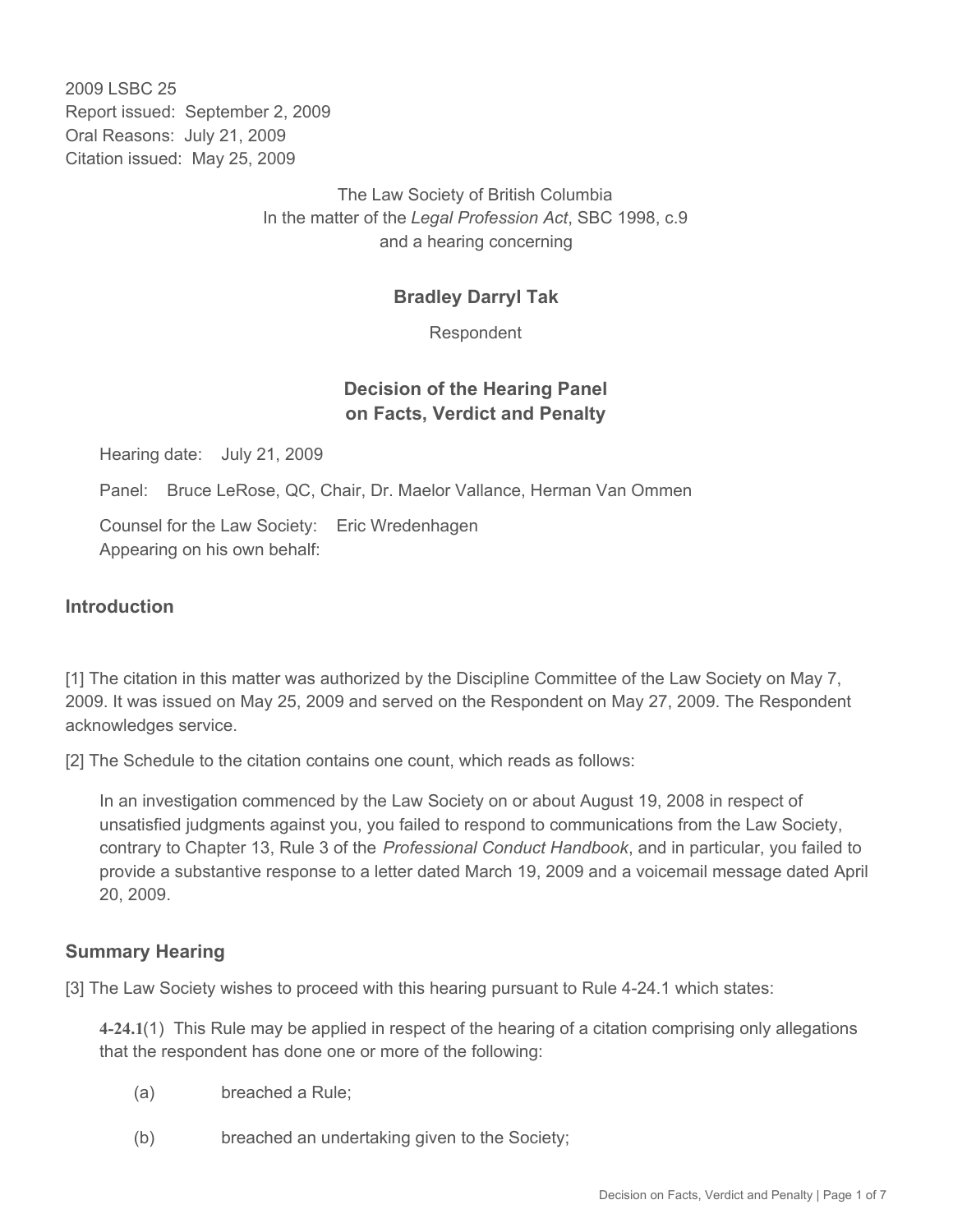(c) failed to respond to a communication from the Society.

(2) Despite Rule 4-27(5), the Bencher presiding at a pre-hearing conference may order that the conference not consider any or all of the matters referred to in that subrule.

(3) Unless the panel rules otherwise, the respondent and discipline counsel may adduce evidence by

- (a) affidavit, or
- (b) an agreed statement of facts.

(4) Despite Rules 4-34 and 4-35, the panel may consider facts, verdict, penalty and costs and make one decision respecting all aspects of the proceeding.

[4] In this case, the citation clearly only contains one allegation that the Respondent failed to respond to communications from the Law Society. Therefore, this hearing may proceed pursuant to that Rule.

[5] The Rule contemplates that the hearing would proceed by way of affidavit evidence or an agreed statement of facts unless the Panel rules otherwise. In this case, the Law Society, with the Respondent's agreement, proceeded by way of affidavit evidence. As a result, it was unnecessary for this Panel to make any determination as to when and in what circumstances it might not be appropriate to proceed by way of affidavit evidence under this Rule.

## **Oral Reasons**

[6] At the conclusion of the hearing on July 21, 2009, the Panel gave brief oral reasons, and made certain orders that are described below, reserving the right to provide fuller reasons in writing.

## **Onus and Standard of Proof**

[7] The onus is on the Law Society to prove the allegations on a balance of probabilities. This is the standard set out by the Supreme Court of Canada in *F.H. v. McDougall*, 2008 SCC 53, and adopted in *Law Society of BC v. Schauble*, 2009 LSBC 11.

# Facts

[8] The Respondent advised the Panel that he admits the allegation regarding the failure to respond.

[9] On August 19, 2008, the Law Society wrote to the Respondent asking him about his failure to report certain judgments to the Law Society within seven days of the date of entry of those judgments. It appeared that those judgments remained unsatisfied contrary to Law Society Rule 3-44(1).

[10] In the letter to the Respondent, Law Society staff characterized a builders lien that had been filed against the Respondent's property as a judgment. Clearly it is not; it is only a claim. However, the other three are properly considered judgments pursuant to Rule 3-44.

[11] The Respondent left a voicemail message on September 2, 2008 asking for additional time to respond. The Law Society followed-up with further letters dated September 29, 2008, November 3, 2008 and then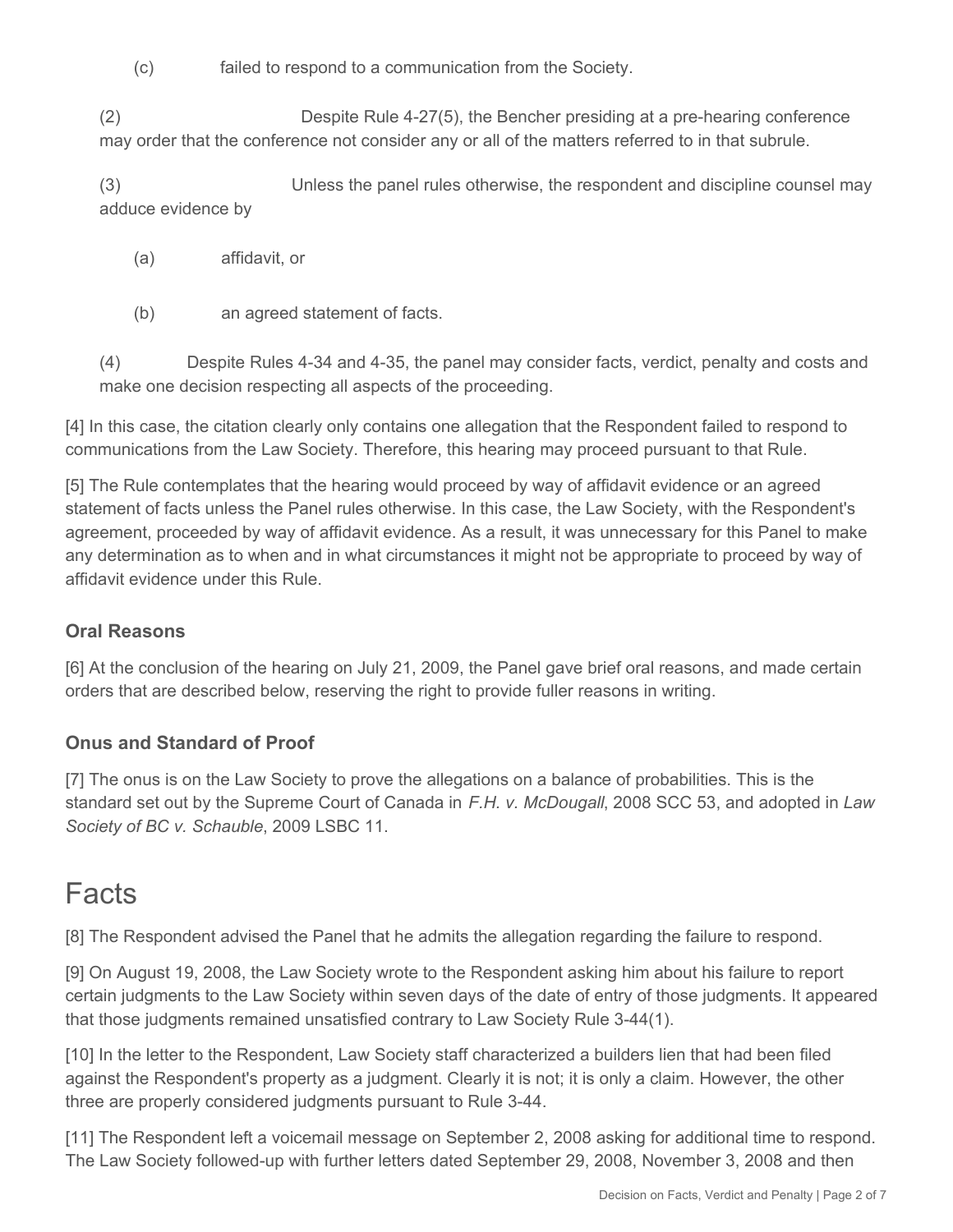again on December 3, 2008.

[12] In the December 3, 2008 letter to the Respondent, the Law Society wrote:

The Discipline Committee has directed that when a member fails to respond to communications from the Law Society, the member's attention be drawn to Chapter 13, Rule 3 of the *Professional Conduct Handbook* which reads:

A lawyer must reply promptly to any communication from the Law Society.

This is our third and final request. In the event a response is not received within ten days of the date of this letter, this matter will be referred to the Professional Conduct Department.

[13] In January 2009, the file was referred to the Professional Conduct Department and an investigator telephoned the Respondent on January 13, 2009 leaving a voicemail message asking him to respond.

[14] The Respondent did not respond to that voicemail and the investigator wrote to the Respondent on January 22, 2009 requesting that he provide a response by no later than February 5, 2009.

[15] The investigator left another voicemail message with the Respondent on February 6, 2009 and also wrote a further letter dated February 6, 2009. In that letter the investigator wrote:

In the event your full response to the complaint in this matter is not received by **February 11, 2009**, this matter will be referred to the Discipline Committee or its Chair pursuant to the summary hearing process with a recommendation that the Chair issue a citation for your failure to respond to Law Society's correspondence.

[16] The Respondent finally responded by letter dated February 11, 2009. His response was substantive, but did not answer all the questions completely and other issues were raised that required follow-up questions.

[17] On February 12, 2009, the investigator wrote to the Respondent asking for clarification of specified matters and answers to additional questions. In that letter the Respondent was requested to respond by February 26, 2009.

[18] After a further exchange of voicemails, the Respondent provided a second response on March 5, 2009. Again the Respondent's response was substantive, but his response left questions open that required follow-up.

[19] The Law Society investigator wrote to the Respondent on March 19, 2009 asking follow-up questions. The Respondent did not respond to the March 19, 2009 letter despite the issuance of a citation. As at the hearing on July 21, 2009, he had still not provided answers to the questions in the March 19, 2009 letter.

[20] We find that the Law Society has proven the allegation in the Schedule to the citation that the Respondent failed to provide a substantive response to a letter dated March 19, 2009. As noted previously, the Respondent admitted that was true.

## **Verdict**

[21] The Law Society submitted that the evidence established that the Respondent's conduct amounts to professional misconduct.

[22] " Professional misconduct" is not a defined term in the *Legal Profession Act*, the *Law Society Rules* or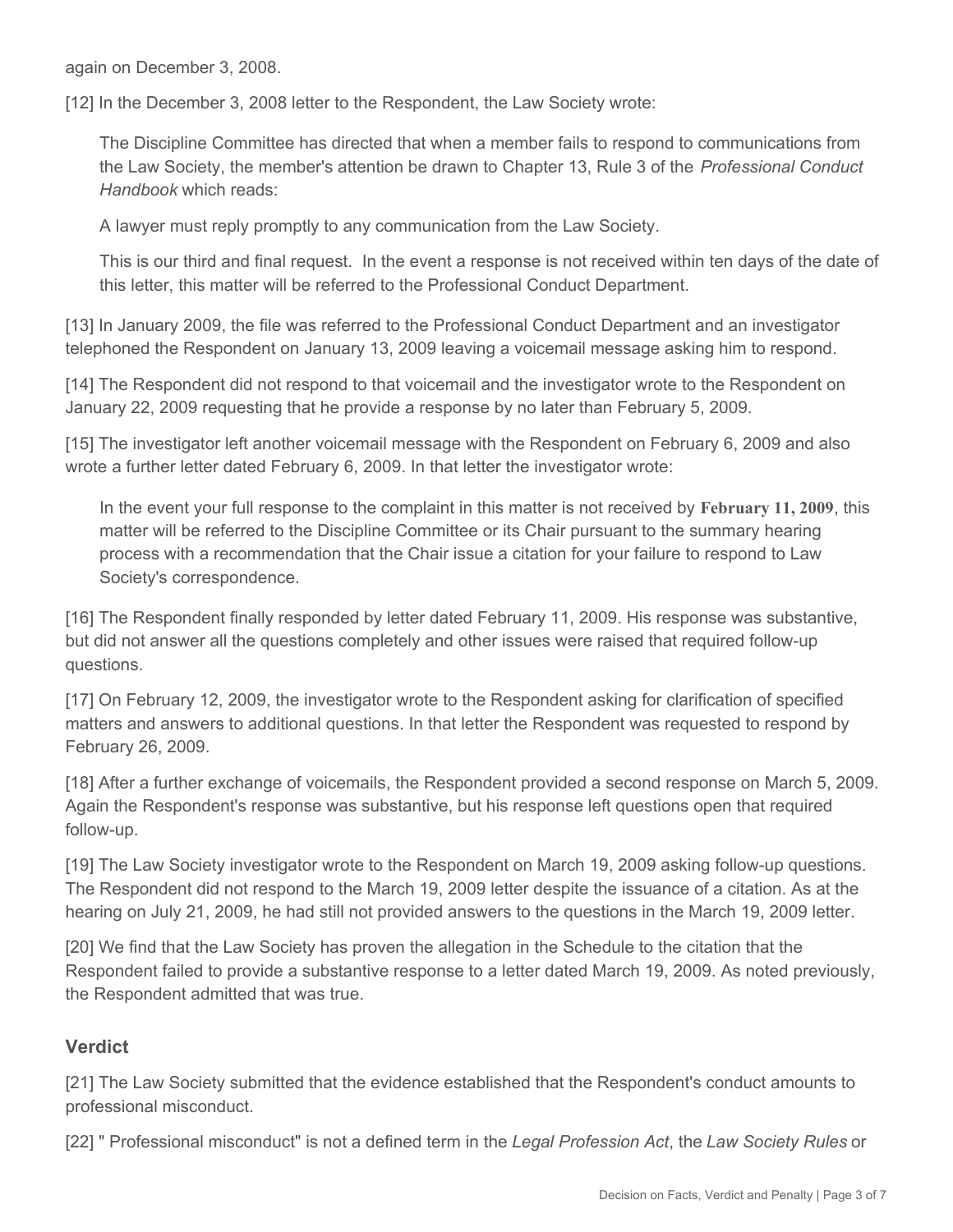*Professional Conduct Handbook*. In *Law Society of BC v. Martin*, 2005 LSBC 16, the hearing panel concluded that the test is " whether the facts as made out disclose a marked departure from that conduct the Law Society expects of its members; if so, it is professional misconduct."

[23] The *Professional Conduct Handbook*, Chapter 13, Rule 3 places an obligation on a lawyer to reply promptly to any communication from the Law Society.

[24] A lawyer's failure to respond to queries from the Law Society impairs the Law Society's ability to govern its members effectively.

[25] The Benchers on Review in *Law Society of BC v. Dobbin*, [1999] LSBC 27 wrote as follows at paras. 19-21, 23, 25:

19. Not all Rules in the *Professional Conduct Handbook* are created equal. ...

20. The duty to reply to communications from the Law Society is in yet another category. While it is true that the duty to reply is only found explicitly set out in Chapter 13, Rule 3, of the *Professional Conduct Handbook* it is a cornerstone of our independent, self-governing profession. If the Law Society cannot count on **prompt**, **candid**, and **complete replies** by members to its communications it will be unable to uphold and protect the public interest, which is the Law Society's paramount duty. The duty to reply to communications from the Law Society is at the heart of the Law Society's regulation of the practice of law and it is essential to the Law Society's mandate to uphold and protect the interests of its members. If members could ignore communications from the Law Society, the profession would not be governed but would be in a state of anarchy.

21. As Bencher Gerald Lecovin, sitting as a one Bencher Hearing Panel, wrote, in Reasons dated April 15, 1999, in the case of *MacDonald,* [1999] LSBC 20, page 3:

Failing to respond promptly is a grave matter, and as has been pointed out, our Rules are there to protect the public. We are a self-governing society, this is a rare privilege which must be constantly earned. To protect the public requires an investigative process which mandates prompt replies from members to inquiries made by the Law Society. The *Peters* case quoted refers to *Artinian v. The College of Physicians and Surgeons* (1990), 73 OR (2d) 204 as **authority for the proposition that every professional has an obligation to cooperate with his or her self-governing body in an investigation into their affairs**.

...

23. The Benchers are well aware that responding to Law Society communications may be irksome or burdensome. For overworked and highly stressed professionals, the task of picking up a file, often a closed or neglected file, and responding to the Law Society is a thankless, unpaid, and, often, time-consuming task. Many times the burden will be compounded by the knowledge that the letter which must be sent will reveal that the lawyer has behaved in a sub-standard or unprofessional way. For many lawyers, the duty to respond clashes with values they apply every day in their practices: the privilege against self-crimination and the right to remain silent. That clash sometimes presents resentment and a temptation to stick one's head in the sand. While the Benchers understand that those sorts of equivocations or rationalizations sometimes paralyze practitioners who are under a duty to respond to the Law Society, the **Benchers wish to ensure that members are under no illusions as to their duty to respond nor as to how the Benchers will deal with a failure to discharge that duty: we repeat, responding promptly, candidly and completely to Law Society communications is the cornerstone of**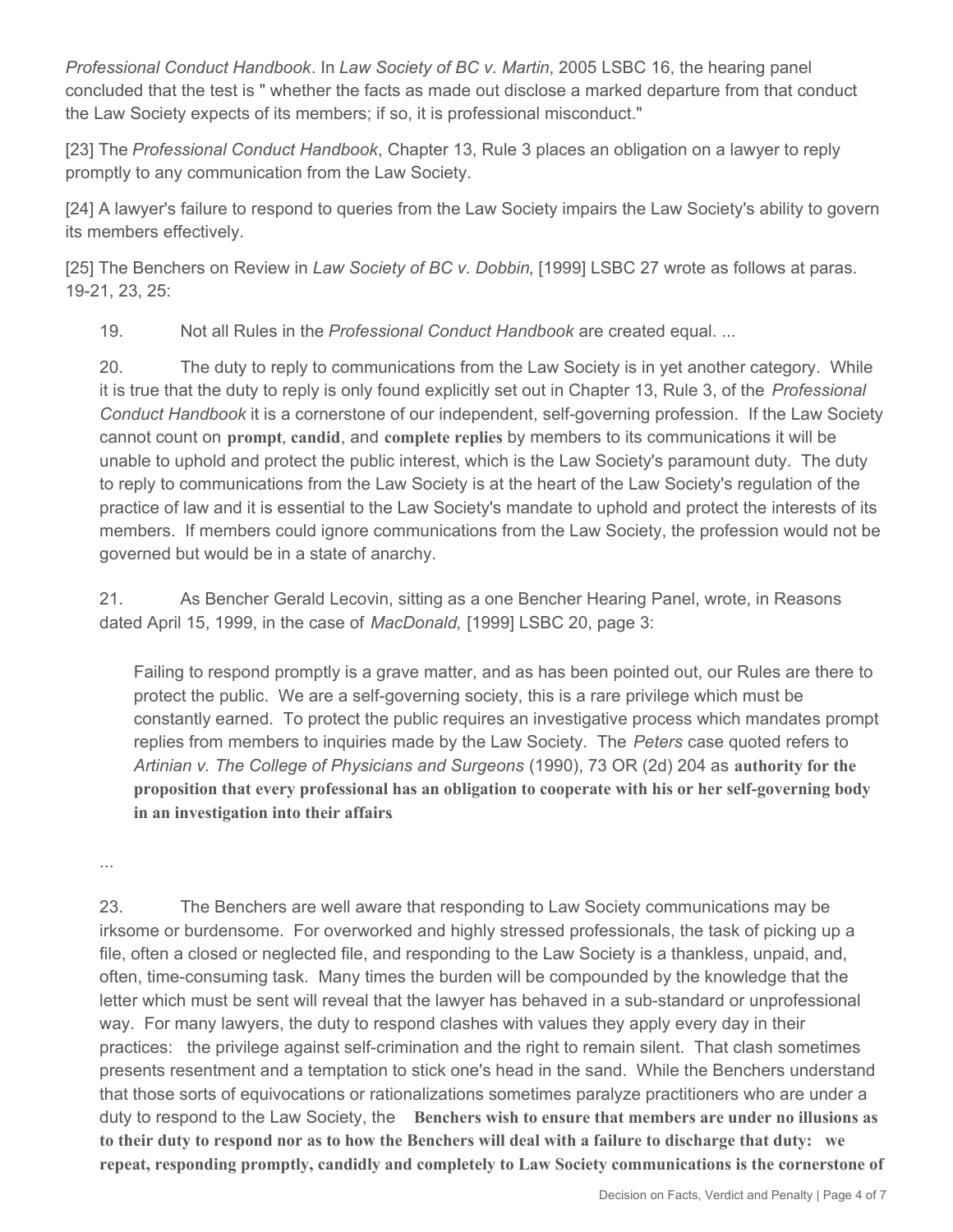**our right to self-govern**.

...

25. Frequently, the member's failure to respond to Law Society communications is a sequel to a prior, frustrating failure to respond to client communications or to other lawyers' communications. Procrastination in responding to the Law Society, or wilful failure to respond to the Law Society, may be symptomatic of other practice problems involving delay in files or other dereliction of professional duty.

**The Law Society is put in an impossible position in dealing with disgruntled clients, or disgruntled other lawyers, by a member's intransigent failure to respond. There is no doubt whatever that a persistent, intransigent failure to respond to Law Society communications brings the legal profession into disrepute**. As a result, it is the decision of the Benchers that unexplained persistent failure to respond to Law Society communications will always be prima facie evidence of professional misconduct which throws upon the respondent member a persuasive burden to excuse his or her conduct. The circumstances which led the member to fail to respond are peculiarly within his or her means of knowledge. It cannot be a part of the evidentiary burden of the Law Society to show both that the member persistently failed to respond and the reasons for that failure.

### [**emphasis in bold added**]

[26] The Respondent did not seek to provide evidence to excuse his conduct, although he did describe to the Panel the background circumstances that existed. The Respondent explained that he failed to respond to the Law Society's inquiries because of time pressures brought on by his busy practice and some unusual health problems suffered by his father and his mother-in-law. His mother-in-law's diagnosis with terminal cancer also created a health concern for his wife. As a result of these matters, his obligations at home were increased. Since both his father and mother-in-law reside out of the Province, this necessitated additional travel, time and expense. For those reasons, he did not give the Law Society correspondence the attention it required. He did not suggest that those circumstances excused his conduct.

[27] Accordingly, this Panel finds that the Respondent committed professional misconduct by failing to respond to the Law Society correspondence of March 19, 2009.

## **Penalty**

[28] The Law Society sought a penalty that consisted of:

- (a) a fine of \$2,500 to \$3,000;
- (b) costs of \$2,000; and

(c) an order requiring the Respondent to provide a complete substantive response to the March 19, 2009 letter within 21 days of the date of the hearing, and, secondly, an order requiring the Respondent to respond substantively to any other communication from the Law Society within 21 days.

[29] It is accepted that the primary purpose of disciplinary proceedings is the fulfillment of the Law Society's mandate, as set out in Section 3 of the *Legal Profession Act,* to uphold and protect the public interest in the administration of justice.

[30] *In Lawyers and Ethics: Professional Regulation And Discipline,* McKenzie wrote at page 26?1:

The purposes of law society discipline proceedings are not to punish offenders and exact retribution, but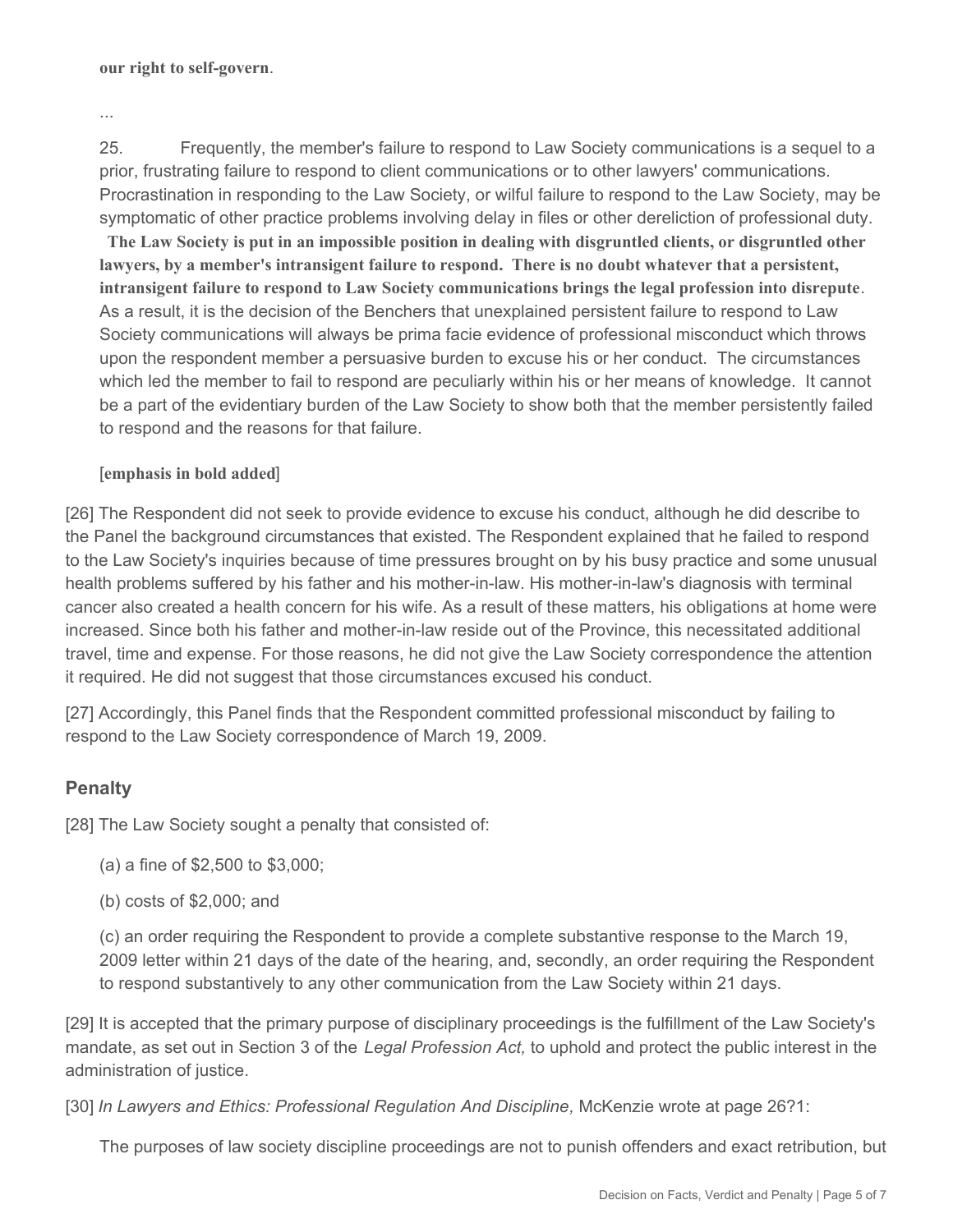rather to protect the public, maintain high professional standards, and preserve public confidence in the legal profession.

In cases in which professional misconduct is either admitted or proven, the penalty should be determined by reference to these purposes.

[31] There are numerous cases dealing with failing to respond to the Law Society. At the bottom end of the spectrum there are three cases in which a reprimand was issued. At the other end of the spectrum there are four cases in which suspensions ranging from one week to 45 days have been imposed. The more serious cases involving suspension had aggravating factors not applicable to this case.

[32] In the five cases in which fines were imposed, the fines ranged from \$1,000 to \$3,000. Those cases are:

*Law Society of BC v. Plested*, 2007 LSBC 45 -\$1,000 fine

*Law Society of BC v. Currie*, 2008 LSBC 21 - \$1,500 fine

*Law Society of BC v. Braker*, 2006 LSBC 02; 2006 LSBC 47 - \$1,500 fine

*Law Society of BC v. Cunningham*, 2007 LSBC 17; 2007 LSBC 47 - \$2,000 fine

*Law Society of BC v. Kruse*, [2002] LSBC 15 - \$3,000 fine

[33] In the case of *Plested* where a fine of \$1,000 was imposed, the Respondent provided evidence that he earned, net after tax, an income of about \$30,000 to \$40,000 per year. That modest income was taken into account by the Panel in determining the appropriate monetary penalty.

[34] The Respondent advised the Panel of his net after tax income, which was more than the amount in the *Plested* case but not so high that a fine of \$2,000 plus costs would not result in a significant financial impact on him.

[35] The Panel considered that a \$2,000 fine was appropriate in this case rather than a reprimand because:

(a) until the day before the hearing the Respondent did not contact Law Society staff to advise that he would not contest the citation; this necessitated unnecessary preparation of affidavits of service; and

(b) he had not, even on the hearing date, provided a substantive response to the March 19, 2009 letter.

### **Costs**

[36] The Law Society provided a Bill of Costs showing that its total disbursements were \$907.50 and counsel fees were \$3,150. It sought for counsel fees and disbursements the sum of \$2,000. The Panel ordered the Respondent to pay costs of \$2,000.

[37] The Respondent was given four months from the date of the hearing to pay the fine and costs.

### **Ancillary Orders**

[38] The Law Society sought specific orders requiring the Respondent to provide substantive responses to the March 19, 2009 letter. The Panel ordered the Respondent to provide a substantive response to that letter within 21 days.

[39] The Law Society sought a further order that the Respondent provide substantive responses to future inquiries from the Law Society within 21 days. The Panel declined to give such an order except in the